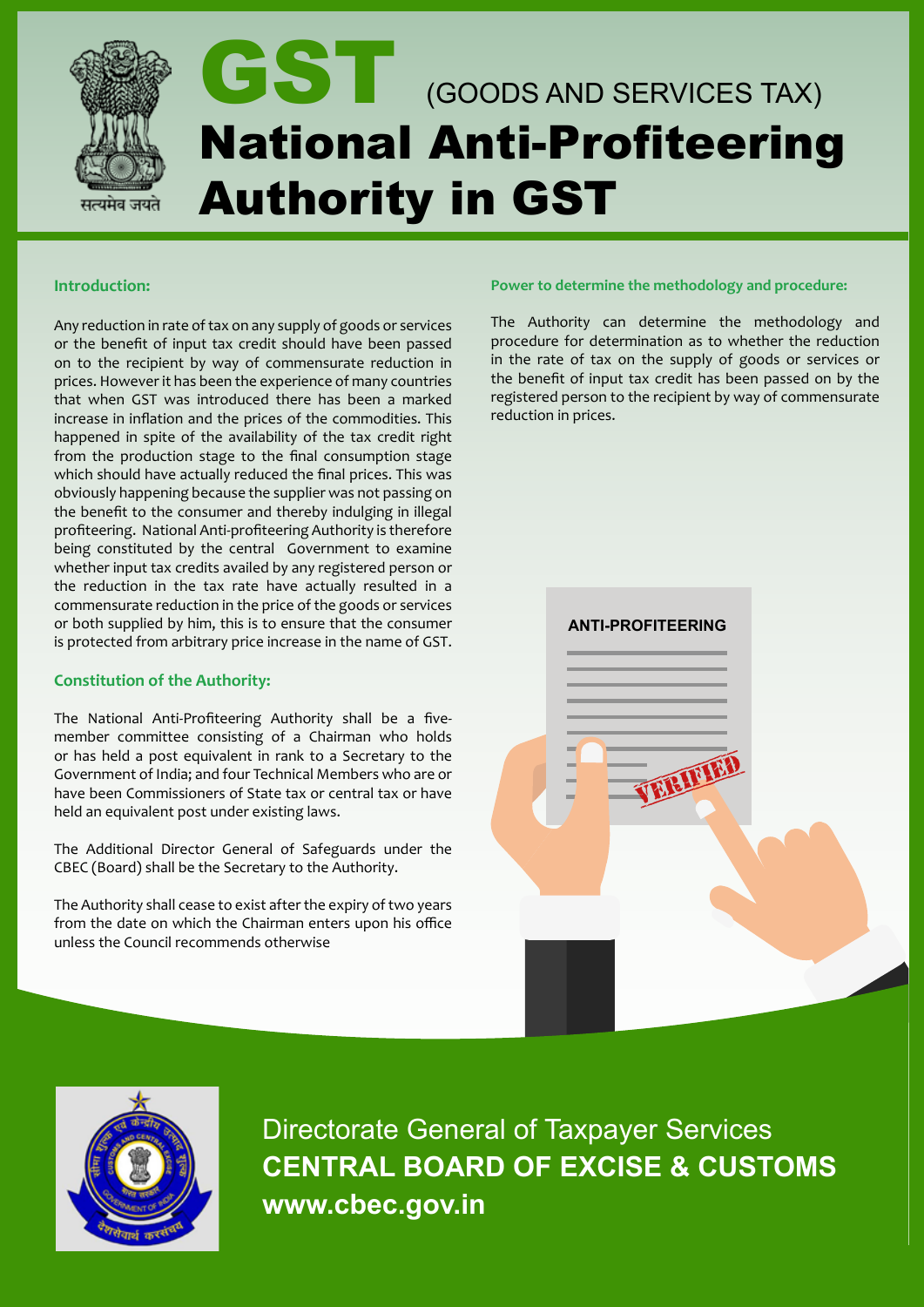

# GST (GOODS AND SERVICES TAX) National Anti-Profiteering Authority in GST

#### **Duties of the Authority:**

The Authority would have the following duties:

- (i) to determine whether any reduction in the rate of tax on any supply of goods or services or the benefit of input tax credit has been passed on to the recipient by way of commensurate reduction in prices;
- (ii) to identify the registered person who has not passed on the benefit of reduction in the rate of tax on supply of goods or services or the benefit of input tax credit to the recipient by way of commensurate reduction in prices;
- (iii) to order,
- (a) reduction in prices;
- (b) return to the recipient, an amount equivalent to the amount not passed on by way of commensurate reduction in prices along with interest at the rate of eighteen per cent. from the date of collection of the higher amount till the date of the return of such amount or recovery of the amount not returned, as the case may be, in case the eligible person does not claim return of the amount or is not identifiable, and depositing the same in the Consumer Welfare Fund;
- (c) imposition of penalty; and
- (d) cancellation of registration.

#### **Application to the Authority:**

All applications from interested parties on issues of local nature shall first be examined by the State level Screening Committee constituted in each State by the State Governments consisting of an officer of the State Government, to be nominated by the Commissioner, and an officer of the Central Government, to be nominated by the Chief Commissioner.

The Screening Committee on being satisfied that the supplier has not passed on the reduction in rate of tax on any supply of goods or services or the benefit of input tax credit on to the recipient by way of commensurate reduction in prices, will forward the application with its recommendations to the Standing Committee on Anti-profiteering, which shall consist of such officers of the State Government and Central Government as may be nominated by the GST council, for further action.

If the Standing Committee is satisfied that there is a primafacie evidence to show that the supplier has not passed on the benefit of reduction in the rate of tax on the supply of goods or services or the benefit of input tax credit to the recipient by way of commensurate reduction in prices, it shall refer the matter to the Director General of Safeguards for a detailed investigation.

#### **Investigation:**

The Director General of Safeguards shall shall conduct investigation and collect evidence necessary to determine undue profiteering and before initiation of the investigation, issue a notice to the interested parties (and to such other persons as deemed fit for a fair enquiry into the matter) containing, inter alia, information on the following, namely: -

- (a) the description of the goods or services in respect of which the proceedings have been initiated;
- (b) summary of the statement of facts on which the allegations are based; and
- (c) the time limit allowed to the interested parties and other persons who may have information related to the proceedings for furnishing their reply.

The evidence or information presented to the Director General of Safeguards by one interested party can be made available to the other interested parties, participating in the proceedings. The evidence provided will be kept confidential and the provisions of section 11 of the Right to Information Act, 2005 (22 of 2005), shall apply mutatis mutandis to the disclosure of any information which is provided on a confidential basis.

**Prepared by:** National Academy of Customs, Indirect Taxes & Narcotics

**Follow us on:**

@cbec\_india<br>@askGST\_Gol change cbecindia

@CBEC\_India